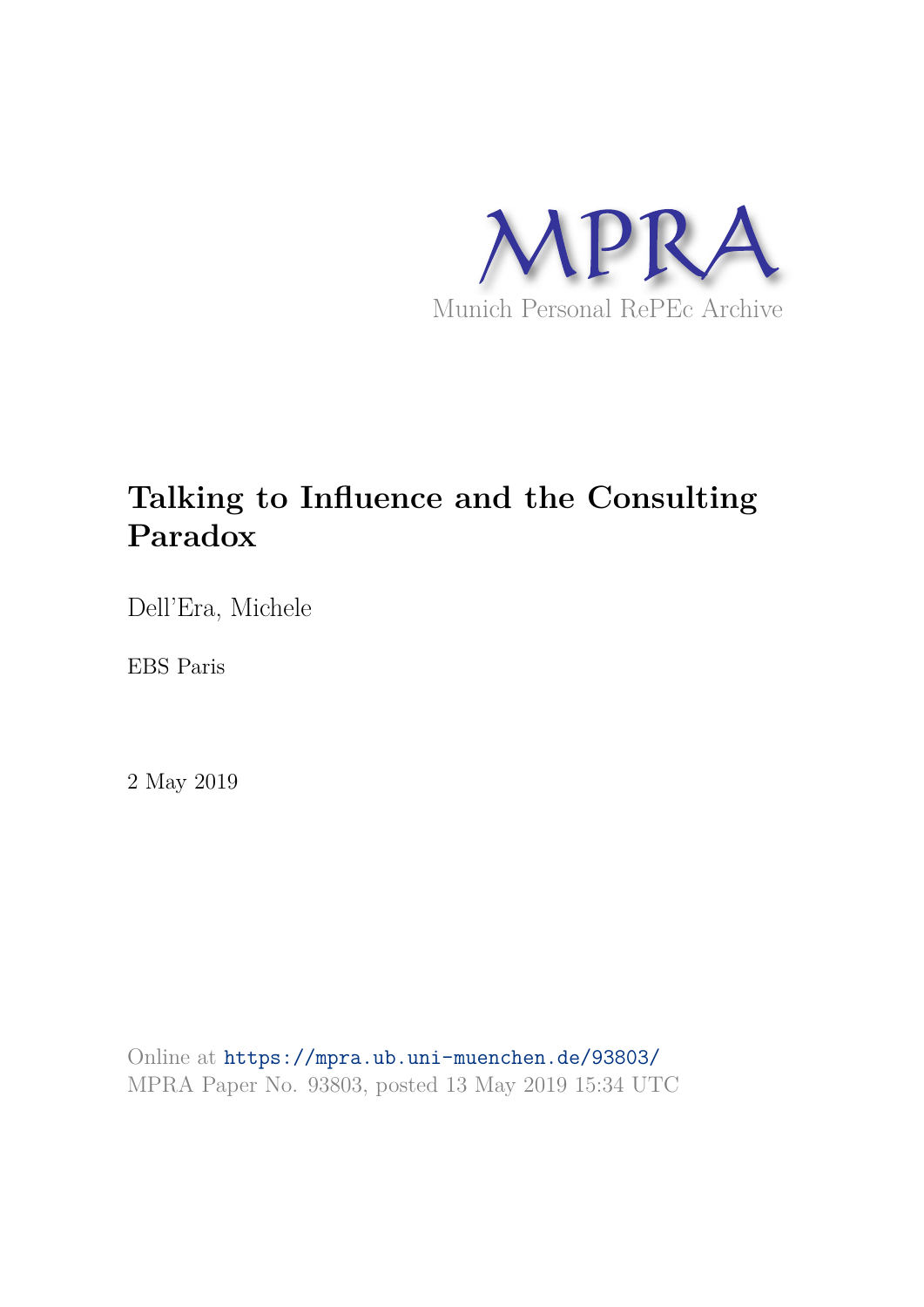# Talking to Influence and the Consulting Paradox

Michele Dell'Era\*

*EBS Paris*

This version: May 2, 2019

#### Abstract

This paper studies expert advice when an influence-hungry expert derives an intrinsic benefit from influencing a client's decision. A consulting paradox arises: the more the client needs advice, the less accurate is expert advice. The reason is that the expert's benefit from influence engenders an incentive to misreport information which is positively related to the client's need of advice. This paradox advances the debate on consulting beyond its focus on commissions and provides a new explanation to experts' misreporting of information. Finally, the consulting paradox sheds light on the challenges posed by influence-hungry experts to client protection authorities and the consulting industry.

*Keywords:* Expert Advice; Influence-Hungry Experts; Consulting Paradox.

*JEL:* D82; D83; D91; M21.

⋆ I thank Igor Asanov, Wouter Dessein, Marco Ottaviani, Peter Norman Sørenesen and seminar participants at Bocconi University, the 5th World Congress of the Game Theory Society, the 10th International Conference on Game Theory and Management, and the 2nd Information Economics Workshop for helpful comments. I thank Bocconi University and the National Bank of Slovakia for their hospitality. I am grateful to the Swiss National Science Foundation for financial support through grant 158673. Michele Dell'Era. EBS Paris, Campus Eiffel, 10 Rue Sextius Michel, 75015 Paris-France. Ph: 33-648669117. E-mail: micheledellera.economist@gmail.com.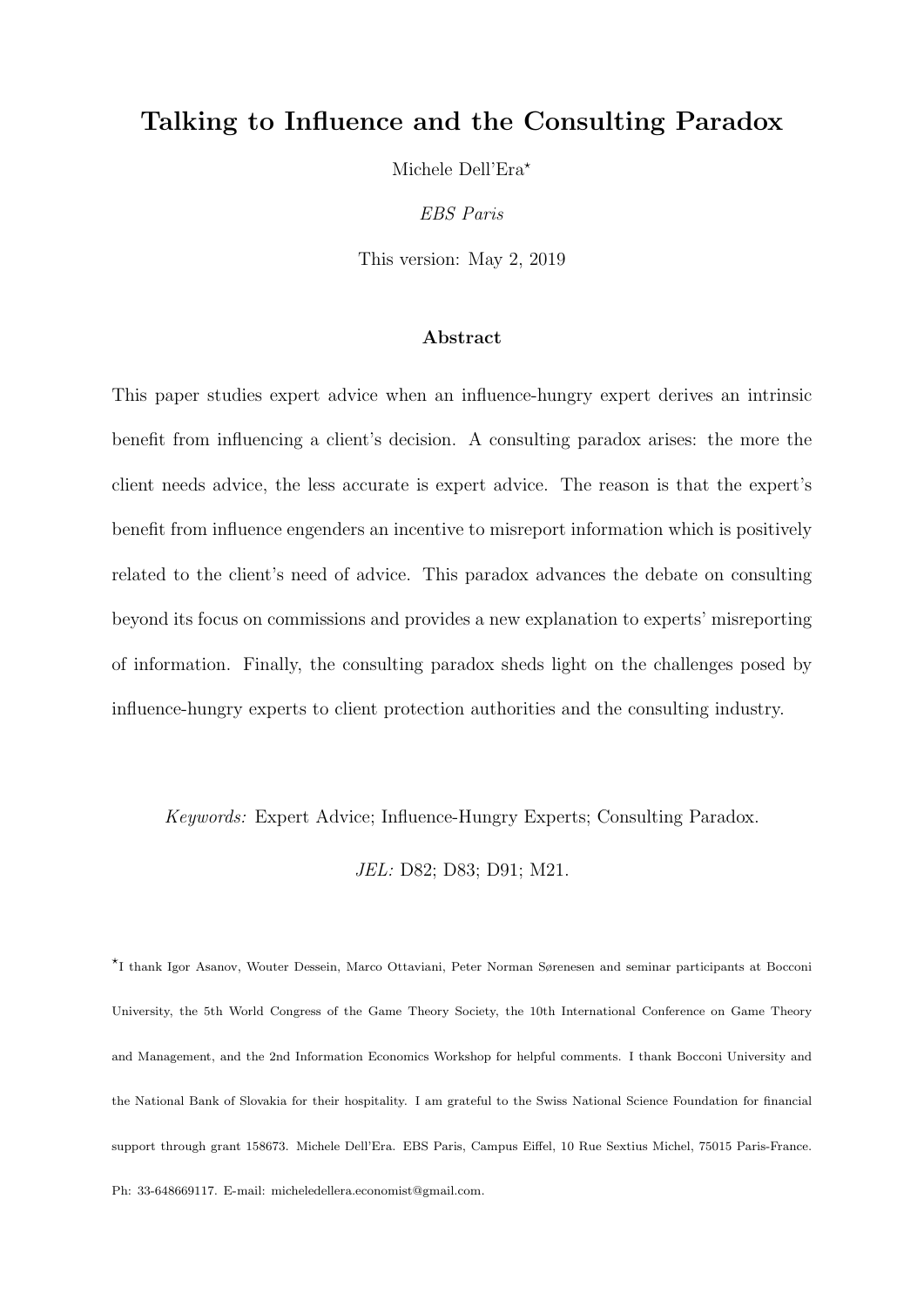# 1 Introduction

In consulting experts guide clients' decisions through advice. When agency conflicts or private benefits are absent, expert advice enables clients to make informed decisions. For this reason, expert advice is ubiquitous in policy-making, business management and finance.

Yet experimental evidence suggests that experts may be *influence-hungry*: they may derive an intrinsic benefit from influencing clients' decisions. Schaerer et al. (2018) find that advice giving enhances individuals' sense of power because of influence over others' decisions. This intrinsic benefit from influence is proportional to actual influence over others' decisions. Furthermore, individuals who exhibit a stronger desire to influence others' decisions are more inclined to give advice. Experts may hence derive an intrinsic benefit from influencing clients' decisions when they advise clients.

This paper studies expert advice when experts are influence-hungry. In my model an expert knows the state of the world and advises a client who then chooses an action. The expert is influence-hungry: he benefits from inducing a client's action which deviates from the action that the client would take without advice. Moreover, the expert cares that the client takes a suitable action, because of liability or reputation concerns.

The main result is the emergence of a consulting paradox. The more the client needs advice, the less accurate is expert advice. Since the expert benefits from influencing the client's decision, if the expert correctly reports the state, the action that he would expect the client to take is too moderate from his perspective.<sup>1</sup> The expert has hence an incentive to exaggerate the state in that when the state differs from the client's action without advice, the expert wants to convince the client that the state differs even more. The

<sup>&</sup>lt;sup>1</sup>The action is too moderate in the sense that it is too similar to the client's action without advice.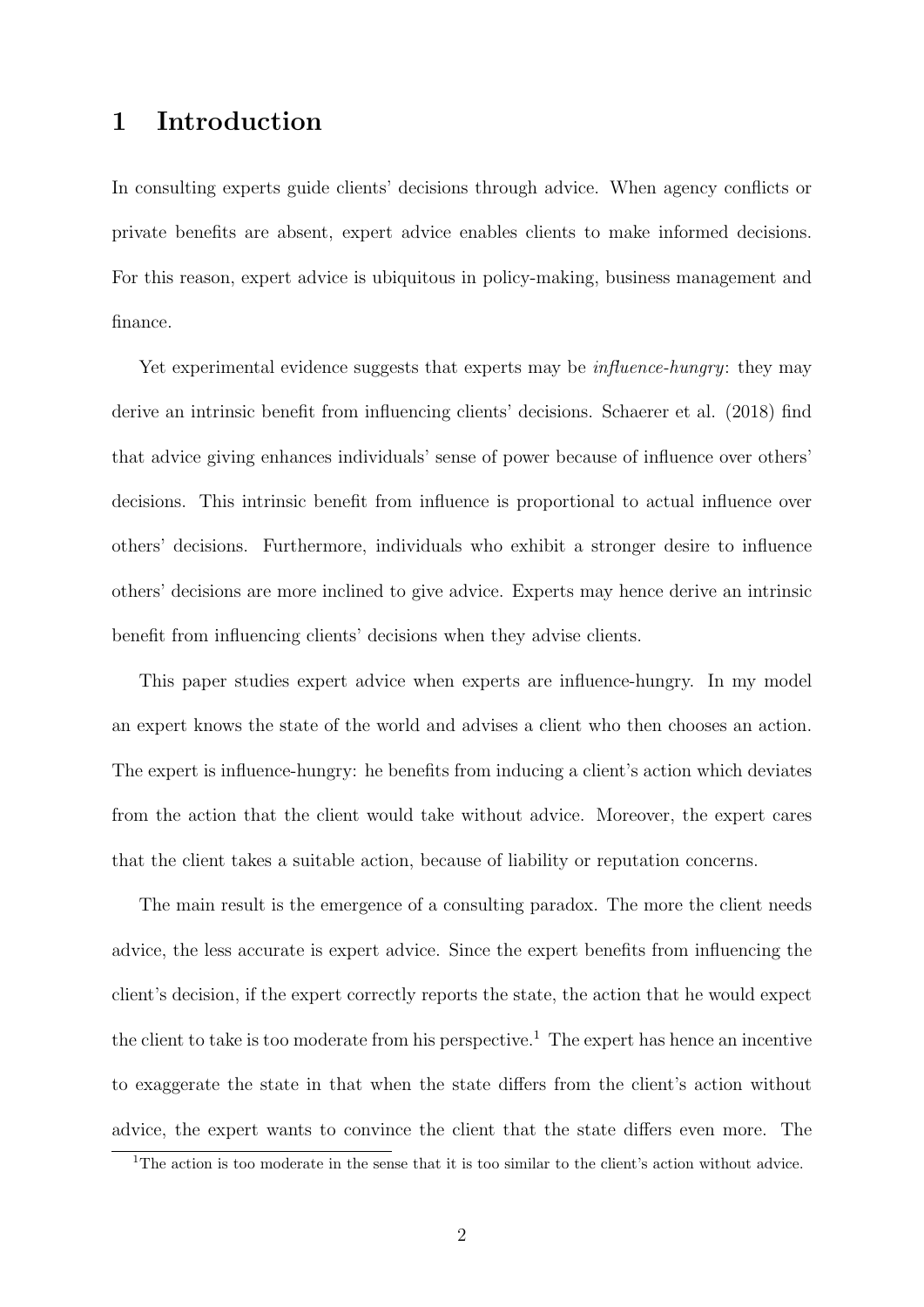expert's incentive to exaggerate induces less accurate advice. Furthermore, the expert's incentive to exaggerate and the client's need of advice strengthen with the difference between the state and the client's action without advice. Thus, the higher is the client's need of advice, the less accurate is expert advice.

This finding advances the debate on consulting beyond its focus on expert commissions. Commission gains bias expert advice (Jackson 2005, Inderst and Ottaviani 2009, 2012, and Inderst 2015). However, many experts such as policymakers' advisers and inhouse analysts are not remunerated through commissions. Besides, experts may derive an intrinsic benefit from influence even in presence of commissions. The consulting paradox provides a behavioral explanation to experts' misreporting of information that abstracts from commissions: experts are influence-hungry.

The consulting paradox further demonstrates that influence-hungry experts pose a challenge to client protection authorities and the consulting industry in general. Indeed, influence-hungry experts are especially harmful to clients since the stronger is the clients' need of advice, the less accurate is expert advice. Moreover, the experts' intrinsic benefit from influence is not directly observable by regulators. The design of regulations that mitigate its impact on expert advice could hence be complicated, though possible in principle.

In line with the cheap talk literature initiated by Crawford and Sobel (1982), expert advice is the least accurate when the expert's taste to influence becomes extreme. Specifically, the expert only reports whether the state is to the "left" or to the "right" of the client's action without advice since for any state the expert wants to exert maximal influence over the client's decision. In this limit case the consulting paradox ceases to exist. Expert advice is the least accurate for any state and is hence independent from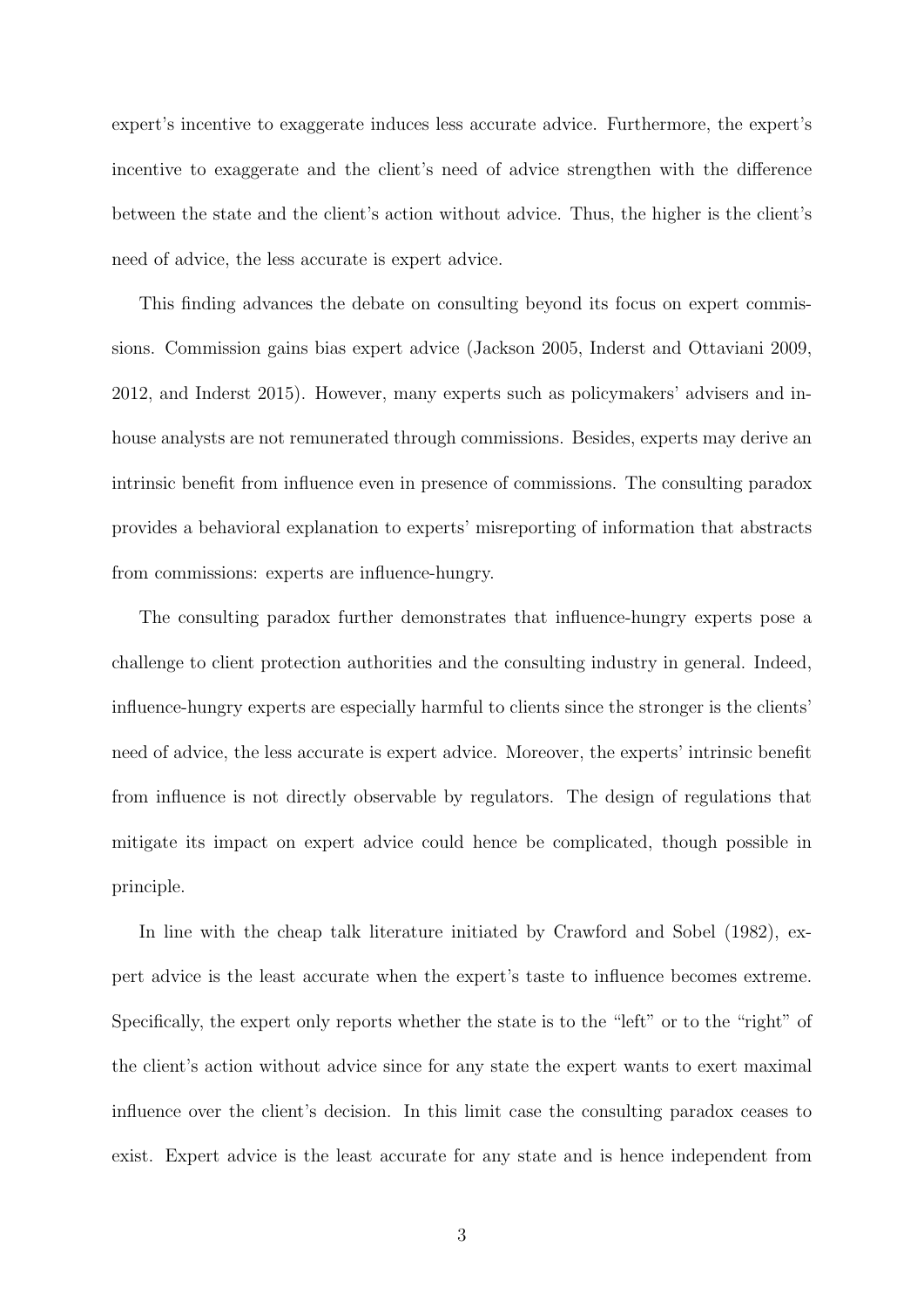the client's need of advice.

Besides being important for understanding expert advice, this paper complements a number of other studies on preferences for power. McClelland (1975) argues that power is a basic human need motivating individuals' actions. Experimental research detects preferences for power in decision making and advice. Bartling, Fehr and Herz (2014) find that for many individuals, decision making carries an intrinsic value beyond its instrumental benefit for achieving certain outcomes. As a result, individuals prefer to make decisions rather than to delegate decision making even when delegation is more profitable (Fehr, Herz and Wilkening, 2013). Similarly, Owens, Grossman and Fackler (2014) show that individuals prefer to retain control over decisions. Schaerer et al. (2018) find that advice giving engenders an intrinsic benefit from influence over others' decisions. Building on these findings, current theoretical studies investigate the implications of preferences for power. Dessein and Holden (2019) analyze hierarchies in organizations where power-hungry managers derive an intrinsic benefit from making decisions. Instead, I aim at shedding light on expert advice when influence-hungry experts derive an intrinsic benefit from influencing clients' decisions.

The rest of the paper is organized as follows. Section 2 outlines the model. Section 3 characterizes equilibria. Section 4 illustrates the consulting paradox. Section 5 studies expert advice with extreme taste to influence. Section 6 concludes. All proofs are in the Appendix.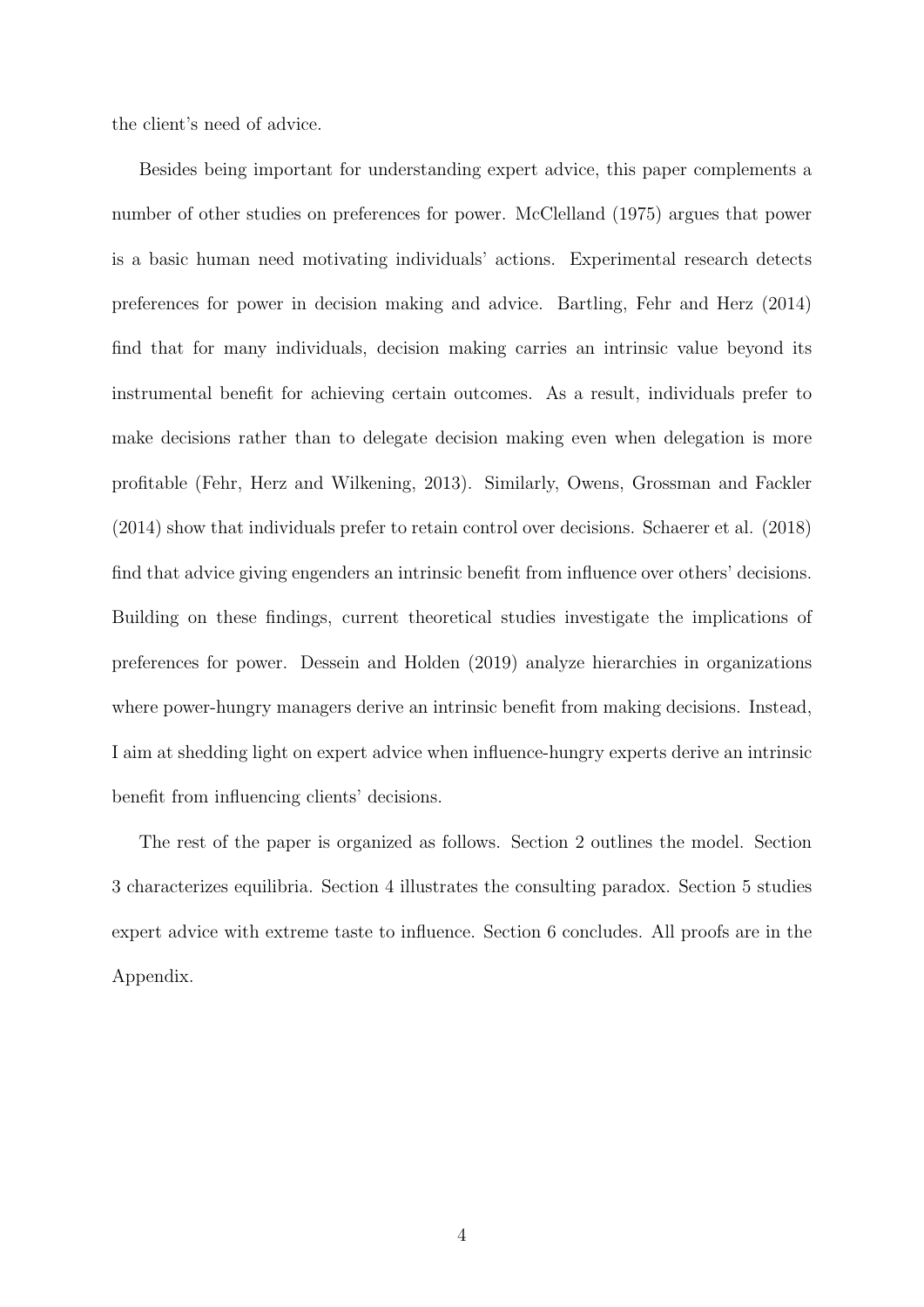# 2 Model

To model expert advice, we consider a framework of strategic communication between an expert (E henceforth) and a client (C henceforth).

#### 2.1 Information

The expert privately observes the realization of a state  $x \in [-1/2, 1/2]$ . It is common knowledge that x is uniformly distributed on  $[-1/2, 1/2]$ .

#### 2.2 Preferences

The client chooses action  $y \in [-1/2, 1/2]$  to maximize the expectation of her utility

$$
U_C(y, x) = -(y - x)^2.
$$
 (1)

We see from (1) that the client wants her action to match the state. The  $-(y-x)^2$ term captures the client's loss from not matching the state.<sup>2</sup> Without advice, the client chooses  $\hat{y} = E(x) = 0$ .

The expert advises the client on the state. Expert's utility is

$$
U_E(y(m), x; \kappa) = -(y(m) - x)^2 + \kappa (y(m) - \hat{y})^2.
$$
 (2)

The expert has two objectives. On the one hand, the expert wants the client to take a suitable action. An unsuitable action may cause a reputation loss or a punishment by a regulatory authority. On the other hand, the expert is influence-hungry. He intrinsically benefits from inducing a client's action which deviates from the client's action without advice. This benefit from influence increases the more the client's action differs from the

<sup>&</sup>lt;sup>2</sup>The quadratic utility functions and the uniform distribution of x are assumptions commonly used in the literature for the sake of tractability.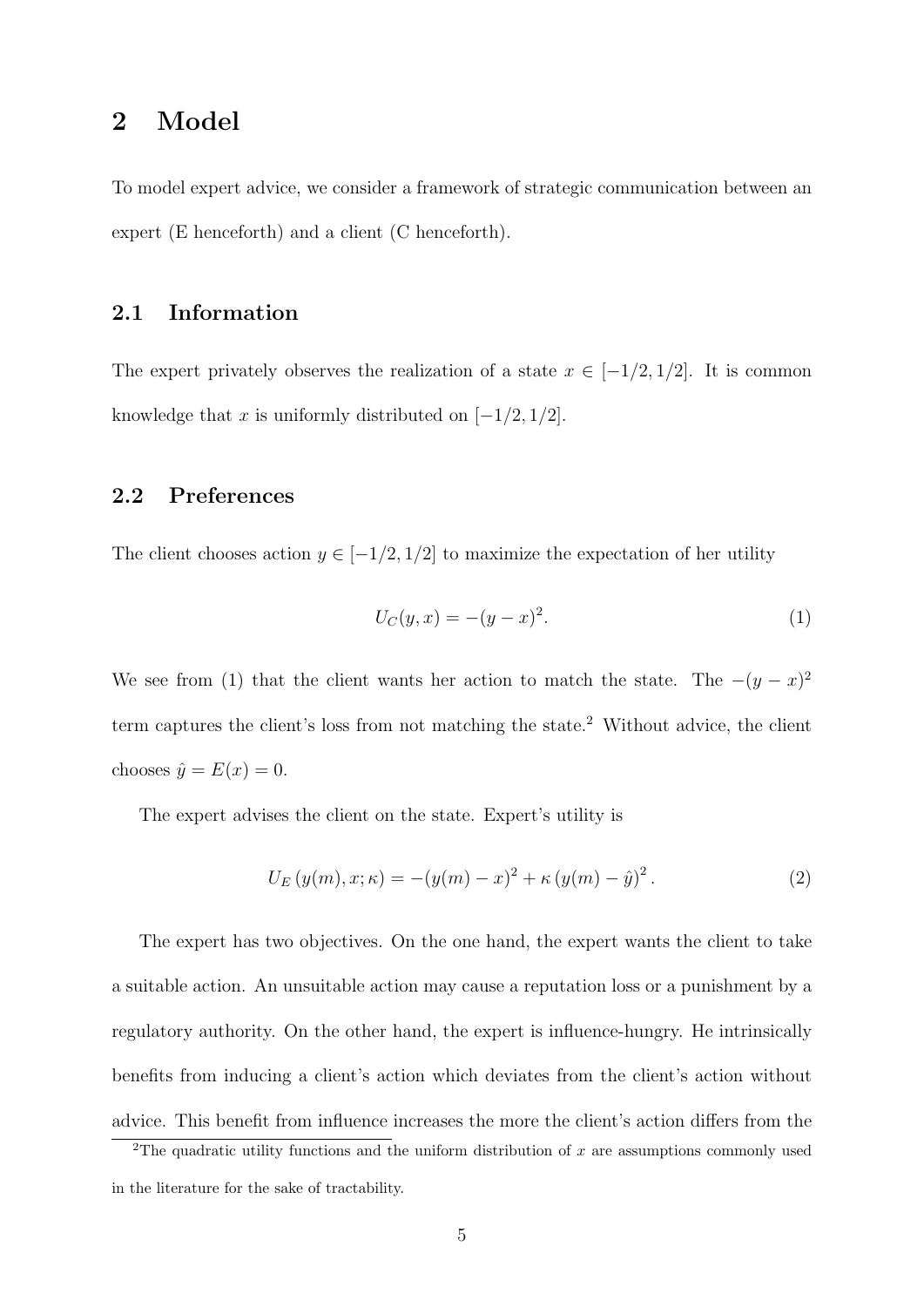client's action without advice.<sup>3</sup> The  $-(y(m)-x)^2$  term captures the expert's concern for suitability,  $\kappa \in (0,1)$  is the expert's taste to influence, and  $\kappa(y(m) - \hat{y})^2$  represents the expert's benefit from influence. The expert chooses message  $m \in [-1/2, 1/2]$  to maximize his utility.

#### 2.3 Timing

Figure 1 summarizes the model. First, the expert privately observes the state. Second, the expert advises the client. Third, the client updates beliefs. Finally, the client chooses the action.



Figure 1: Timeline

All aspects of the model except the state are common knowledge. Since we aim at studying advice of an influence-hungry expert, our framework of strategic communication is intentionally standard. The key novelty is the modeling of the expert's intrinsic benefit from influencing the client's decision. To solve the model we look for perfect Bayesian equilibria.

<sup>3</sup>This feature captures the experimental finding of Schaerer et al. (2018) that individuals' intrinsic benefit from influence is proportional to actual influence over others' actions.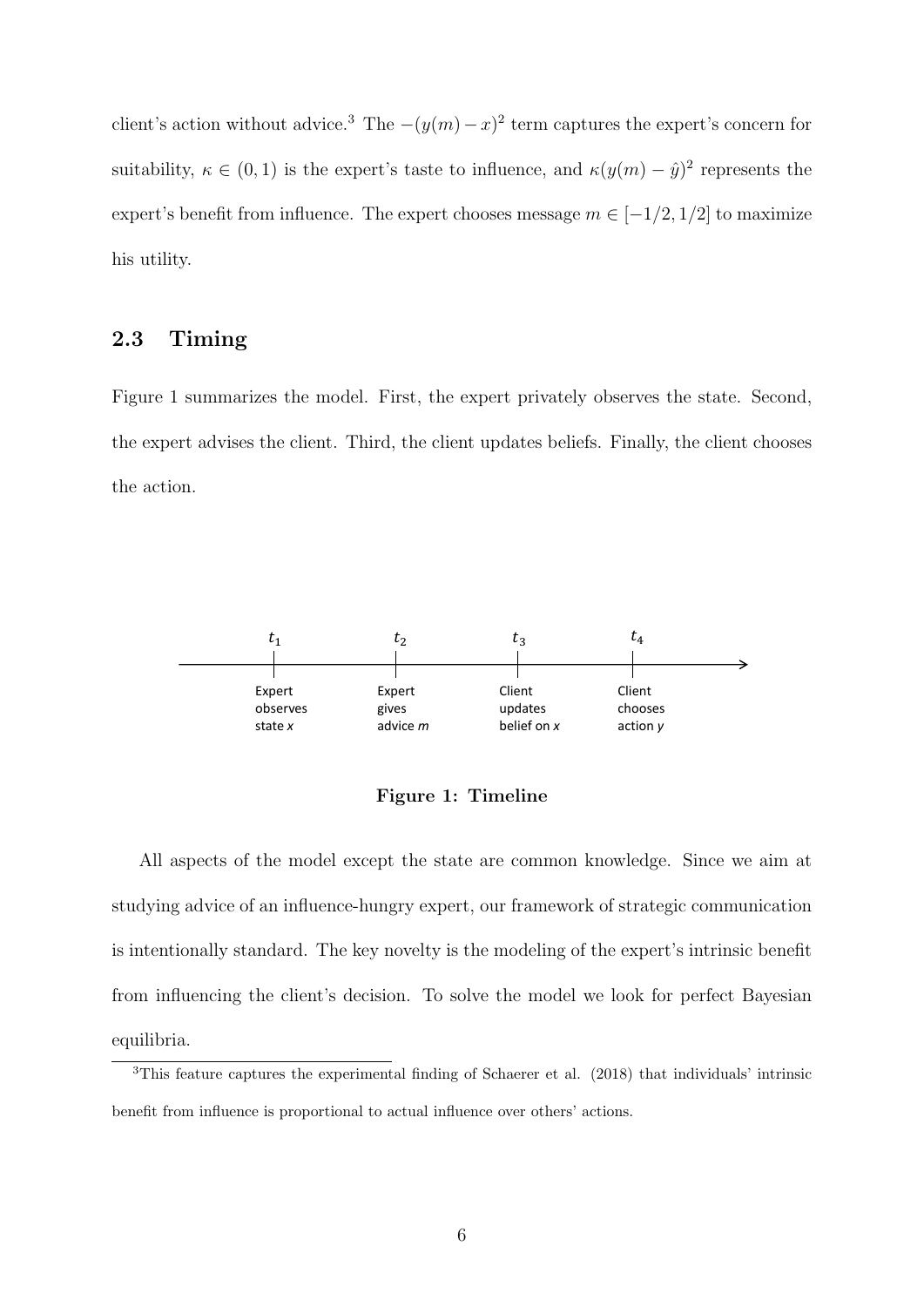#### 2.4 Client's Decision

To investigate incentives at work in expert advice and then characterize equilibria, it is useful to first consider the client's decision. The client chooses action y solving

$$
\max_{y} E(U_C|m) = E[-(y-x)^2|m] \\
= -[y - E(x|m)]^2 - Var(x|m) \tag{3}
$$

where  $E(x|m)$  and  $Var(x|m)$  are the expectation and the variance of the state conditional on expert advice. The client's optimal action is

$$
y^*(m) = E(x|m). \tag{4}
$$

#### 2.5 Incentives to Misreport Information

We can now study expert's incentives to report state  $x$  to the client. For this purpose, we compare expert's and client's desired actions.

The expert's desired action maximizing (2) is

$$
y_E = \frac{x}{1 - \kappa}.\tag{5}
$$

If the client knew state  $x$ , (4) implies that her desired action would be

$$
y_C = x.\t\t(6)
$$

We see from (5) and (6) that  $y_E < y_C$  when  $x < 0$ ,  $y_E = y_C$  when  $x = 0$ , and  $y_E > y_C$  when  $x > 0$ . Since the expert benefits from influencing the client's decision, if the expert correctly reports the state, the action that he would expect the client to take is too moderate from his perspective. The expert has hence an incentive to exaggerate the state: when the state differs from the client's action without advice, the expert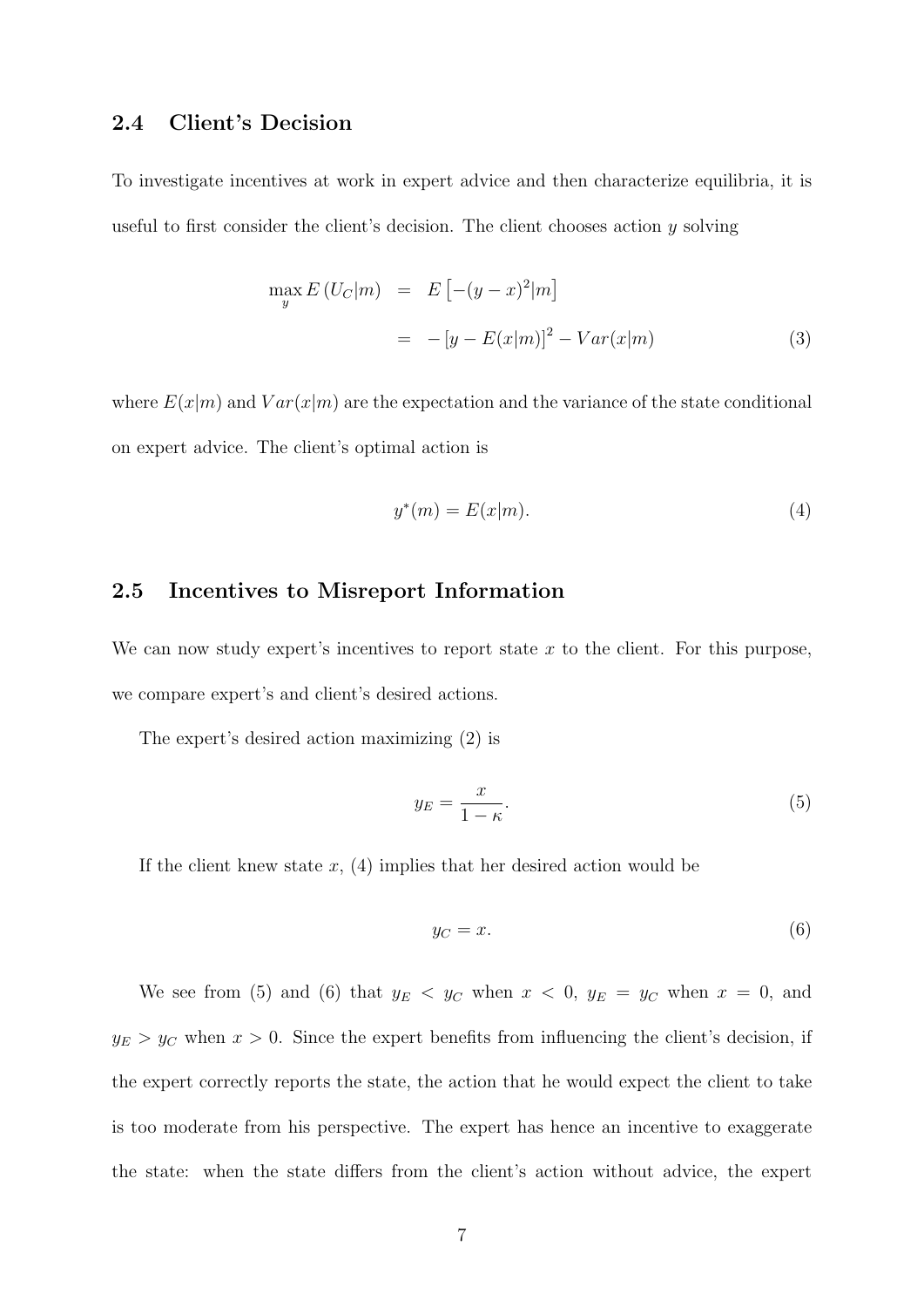wants to convince the client that the state differs even more. For this reason, the expert exaggerates the state by reporting  $m < x$  if  $x < 0$  and  $m > x$  if  $x > 0$ . We can measure the expert's incentive to exaggerate as the absolute difference between the expert's and the client's desired action, that is,

$$
|y_E - y_C| = \frac{\kappa}{1 - \kappa} |x|.
$$
 (7)

We see from (7) that the expert's incentive to exaggerate is symmetric around the client's action without advice. Moreover, the expert's incentive to exaggerate strengthens the more the state deviates from the client's action without advice. Finally, the expert's incentive to exaggerate increases with the expert's taste to influence.

# 3 Equilibrium

The model has a multiplicity of perfect Bayesian equilibria. Each equilibrium partitions  $[-1/2, 1/2]$  into intervals. The expert communicates in which interval state x is in. The expert's incentive to exaggerate determines the size of intervals, that is, how accurate is expert advice.

Formally, an equilibrium is defined by (i) the expert's advice strategy, (ii) the client's strategy after advice, (iii) the client's belief on the state after advice. The expert's advice strategy defines probability  $p(m|x)$  of giving advice m if the expert observes x. The client's strategy after expert advice m is  $y^*(m)$ . Client's belief on the state after expert advice  $\mu(x|m)$  is the probability of x given advice m.

Perfect Bayesian equilibria require that (a) the expert's advice strategy is optimal for the expert given client's strategy, (b) the client's strategy is optimal given the client's belief on the state after advice, (c) the client's belief on the state after advice is derived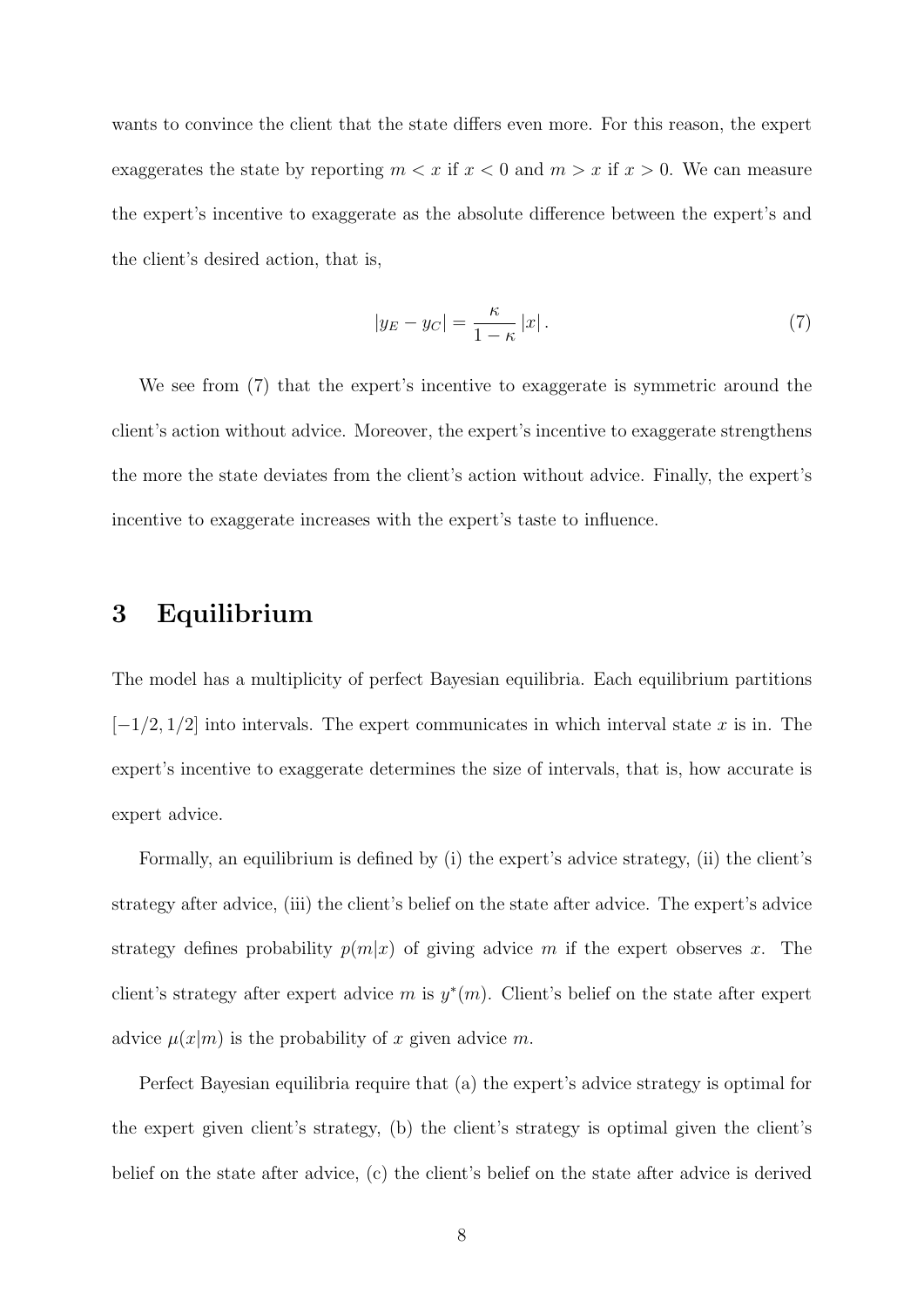from the expert's advice strategy using Bayes's rule whenever possible.

Since perfect Baysian equilibria partition the state space into intervals, we denote  $(a_0, a_1, \ldots, a_{i-1}, a_i, a_{i+1}, \ldots, a_N)$  the partition points of  $[-1/2, 1/2]$  into N intervals with  $a_0 = -1/2, a_N = 1/2$  and  $a_i < a_{i+1}$  for  $i \in \{0, 1, 2, ..., N-1\}.$ 

Our first result characterizes equilibria.

Proposition 1 (Equilibria) *For every positive integer* N*, there exists at least one equi-* $\textit{librium } (p(m|x), y^*(m), \mu(x|m)), \text{ where }$ *(i)*  $p(m|x)$  *is uniform, supported on*  $[a_{i-1}, a_i]$  *if*  $x \in (a_{i-1}, a_i)$ *; (ii)*  $\mu(x|m)$  *is uniform, supported on*  $[a_{i-1}, a_i]$  *if*  $m \in (a_{i-1}, a_i)$ *; (iii)*  $a_{i+1} - a_i = a_i - a_{i-1} + \frac{4\kappa}{1-\kappa} a_i$  *for*  $i \in \{1, 2, ..., N-1\}$  *with*  $a_0 = -1/2$  *and*  $a_N = 1/2$ *;*  $(iv)$   $y^*(m) = \frac{a_{i-1} + a_i}{2}$  *for all*  $m \in (a_{i-1}, a_i)$ *. Moreover,*

*(v) In each equilibrium intervals are symmetric around zero*;

*(vi) The number of intervals in an equilibrium can be infinite.*

*All other equilibria are economically equivalent.*

Figure 2 illustrates equilibria. In each equilibrium, the expert communicates in which interval is the state. The second-order difference equation in (iii) defines the size of intervals. The size of an interval  $(a_{i+1} - a_i)$  is the size of the preceding interval  $(a_i - a_{i-1})$ plus  $\frac{4\kappa}{1-\kappa}a_i$ . The expert's incentive to exaggerate the state determines how information is distorted. Specifically, the expert's incentive to exaggerate induces less accurate advice (larger intervals). Since the expert's incentive to exaggerate increases the more the state differs from the client's action without advice and in the expert's taste to influence, so does the size of intervals. Thus, expert advice becomes less accurate, the larger is the difference between the state and the client's action without advice as well as the stronger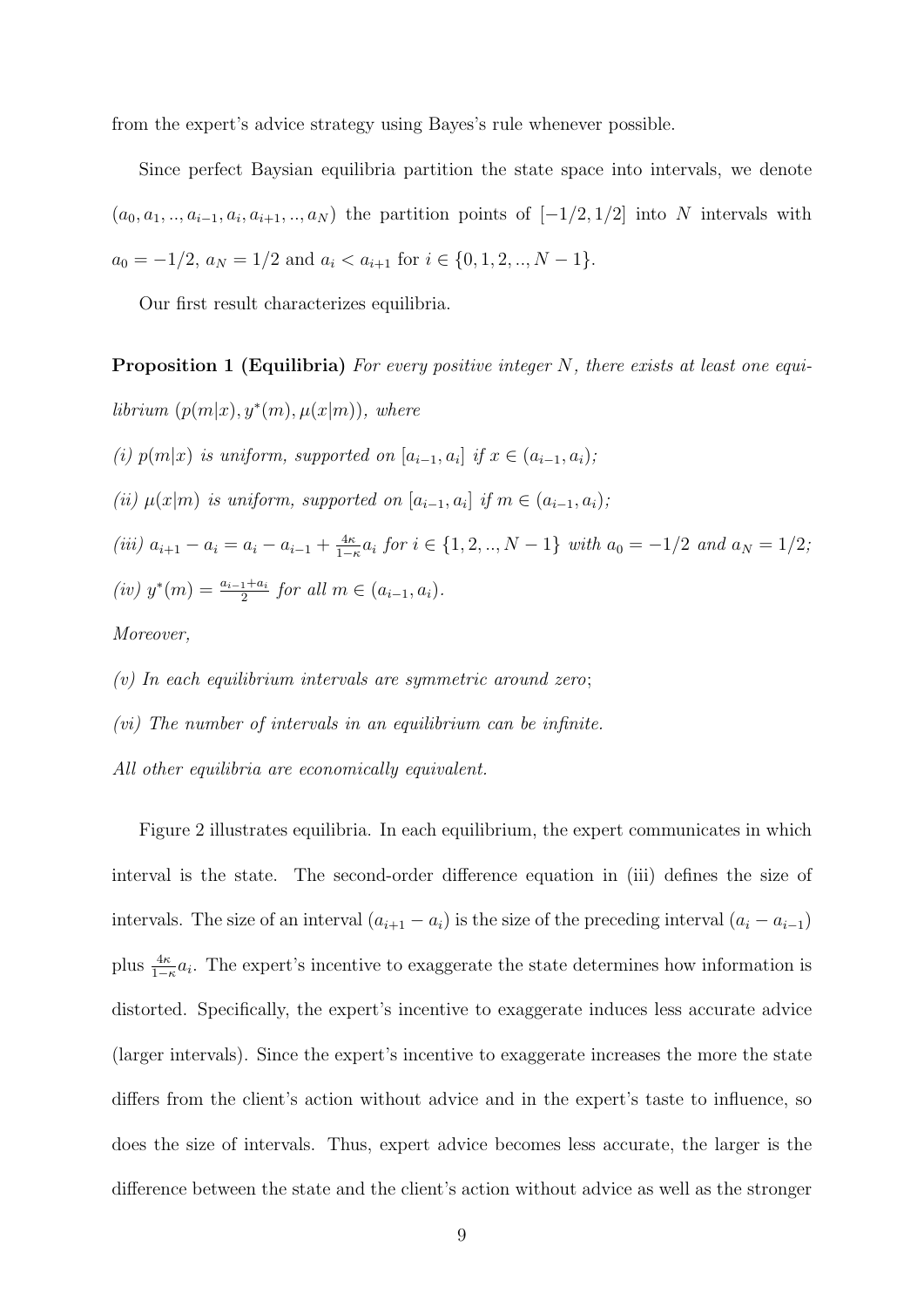is the expert's taste to influence.

Intervals are symmetric around zero because the expert's incentive to exaggerate is symmetric around the client's action without advice. The equilibrium number of intervals can be infinite since the expert has an incentive to exaggerate for any state except zero.



Figure 2: Equilibria

### 4 Consulting Paradox

In this section we investigate the relationship between the client's need of advice and accuracy of expert advice. We measure the client's need of advice as the difference in client's utility between her action when she is perfectly informed  $y_C = x$  and her action without advice  $\hat{y} = 0$ . For any state x, the client's need of advice is

$$
A(x) \equiv U_C(y_C, x) - U_C(\hat{y}, x) = x^2.
$$
 (8)

We see from (8) that the more the state deviates from the client's action without advice, the more the client needs advice. The next result uncovers the relationship between the client's need of advice and accuracy of expert advice.

Proposition 2 (Consulting Paradox) *The more the client needs advice, the less accurate is expert advice.*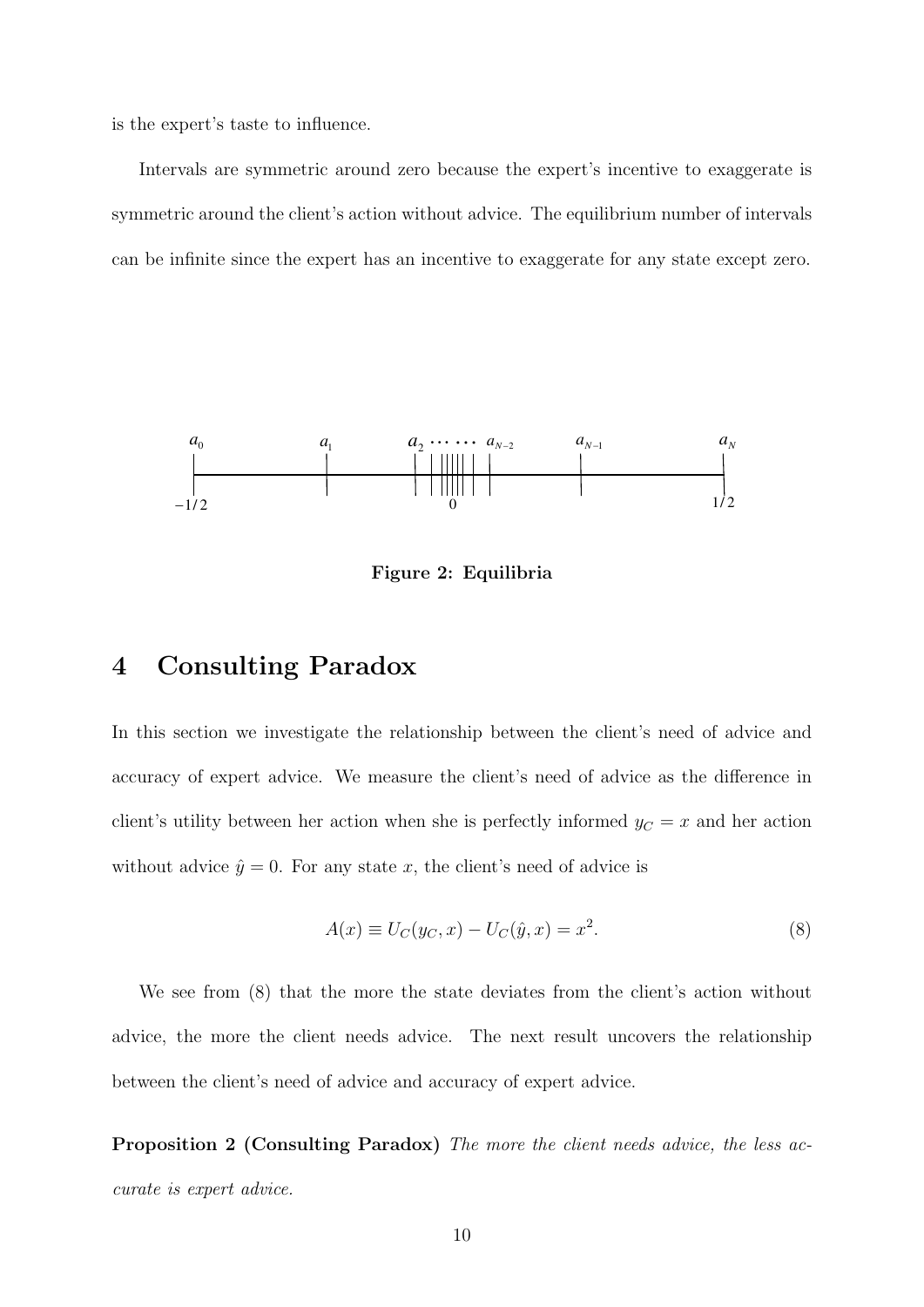Proposition 2 shows that a consulting paradox emerges when the expert is influencehungry. The stronger is the client's need of advice, the less accurate is expert advice. The intuition is as follows. Both the client's need of advice and the expert's incentive to exaggerate increase with the difference between the state and the client's action without advice.<sup>4</sup> Furthermore, the expert's incentive to exaggerate induces less accurate expert advice. Thus, the more the state differs from the client's action without advice, the larger is the client's need of advice and the less accurate is expert advice.

This finding advances the debate on consulting beyond its focus on expert commissions (Jackson 2005, Inderst and Ottaviani 2009, 2012, and Inderst 2015). In particular, the consulting paradox provides a new explanation to the experts' misreporting of information: experts are influence-hungry.

The consulting paradox further demonstrates that influence-hungry experts pose a challenge to client protection authorities and the consulting industry. This is the case because the experts' intrinsic benefit from influence distorts experts' incentives to report information in an especially damaging manner for clients. Indeed, the stronger is the clients' need of advice, the less accurate is expert advice.

Moreover, the consulting paradox may prove difficult to address from a regulatory perspective. The paradox stems from the experts' intrinsic benefit from influence. Unlike commissions, the experts' intrinsic benefit from influence is not directly observable by regulatory authorities. Designing regulations that mitigate its impact on expert advice could hence be harder than for commissions, though theoretically possible.

<sup>4</sup>The expert's incentive to exaggerate and the client's need of advice are positively related. Indeed, using (7), (8) and the fact that  $\sqrt{x^2} = |x|$ , we can express the expert's incentive to exaggerate as  $|y_E - y_C| = \frac{\kappa}{1-\kappa} \sqrt{A(x)}$ . Alternatively, we can express the client's need of advice as  $A(x) = \left(\frac{1-\kappa}{\kappa} |y_E - y_C|\right)^2.$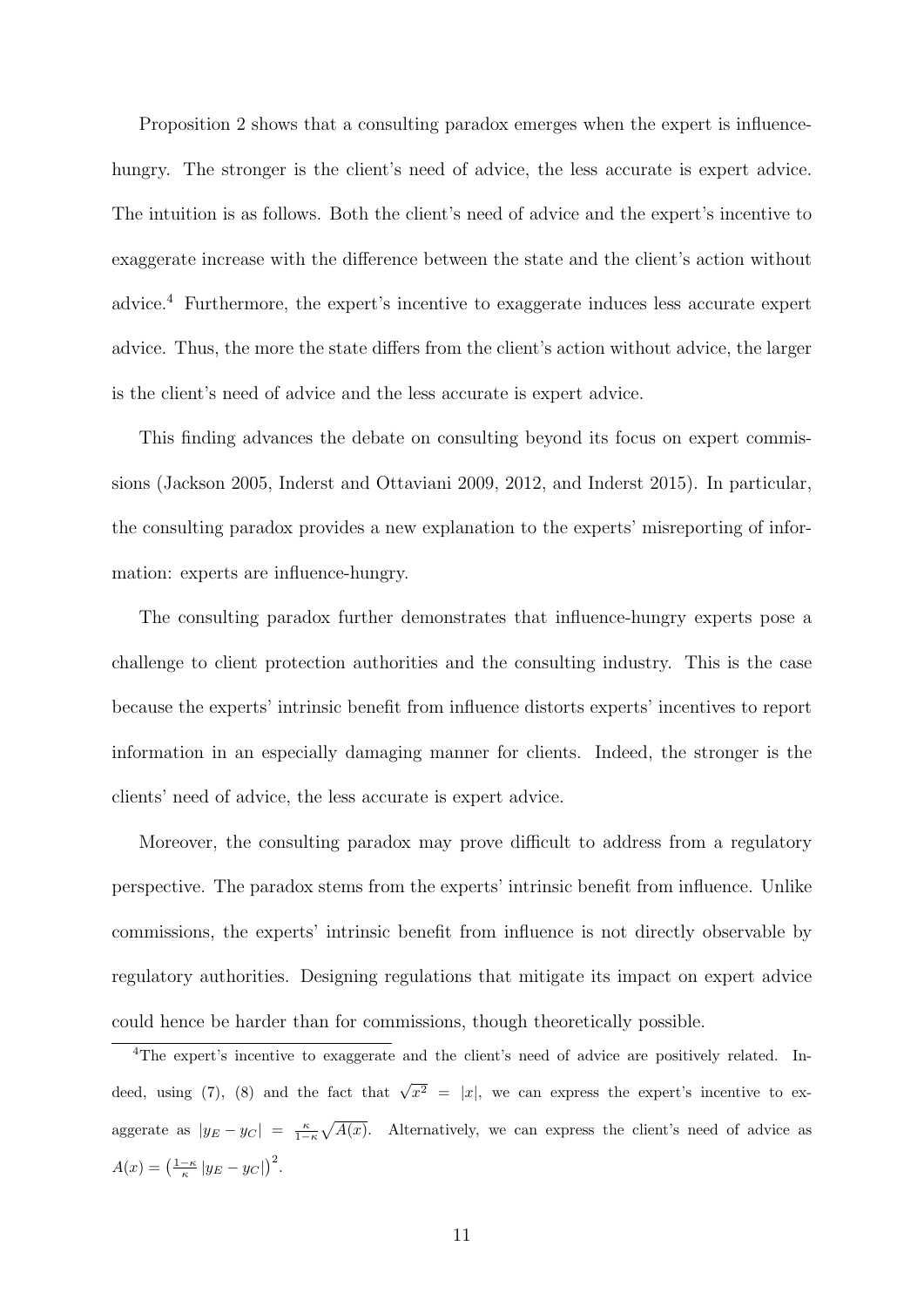## 5 Extreme Taste to Influence

We conclude our analysis by studying expert advice when the expert's taste to influence is extreme ( $\kappa \to 1$ ). The next result shows that expert's extreme taste to influence induces binary advice.

Proposition 3 (Extreme Taste to Influence) *When the expert's taste to influence becomes extreme, expert advice is binary.*

When the expert's taste to influence becomes extreme, the expert reports any state in the least accurate manner to exert maximal influence over the client's decision. Thus, the expert only reports whether the state is in  $[-1/2, 0)$  or in [0, 1/2]. Expert advice is hence binary.

This result is in line with the cheap talk literature initiated by Crawford and Sobel (1982). In particular, the emergence of binary advice when the expert's taste to influence becomes extreme is reminiscent of Kawamura (2015). In Kawamura's model binary communication is the only way to transmit private information for a sender who suffers from severe overconfidence or underconfidence about his ability to correctly observe the state.

The consulting paradox ceases to exist when the expert's taste to influence is extreme. In this limit case expert advice is the least accurate for any state and is hence independent from the client's need of advice.

## 6 Conclusion

This paper analyzes expert advice when an expert is influence-hungry. The main finding is the emergence of a consulting paradox. The more the client needs advice, the less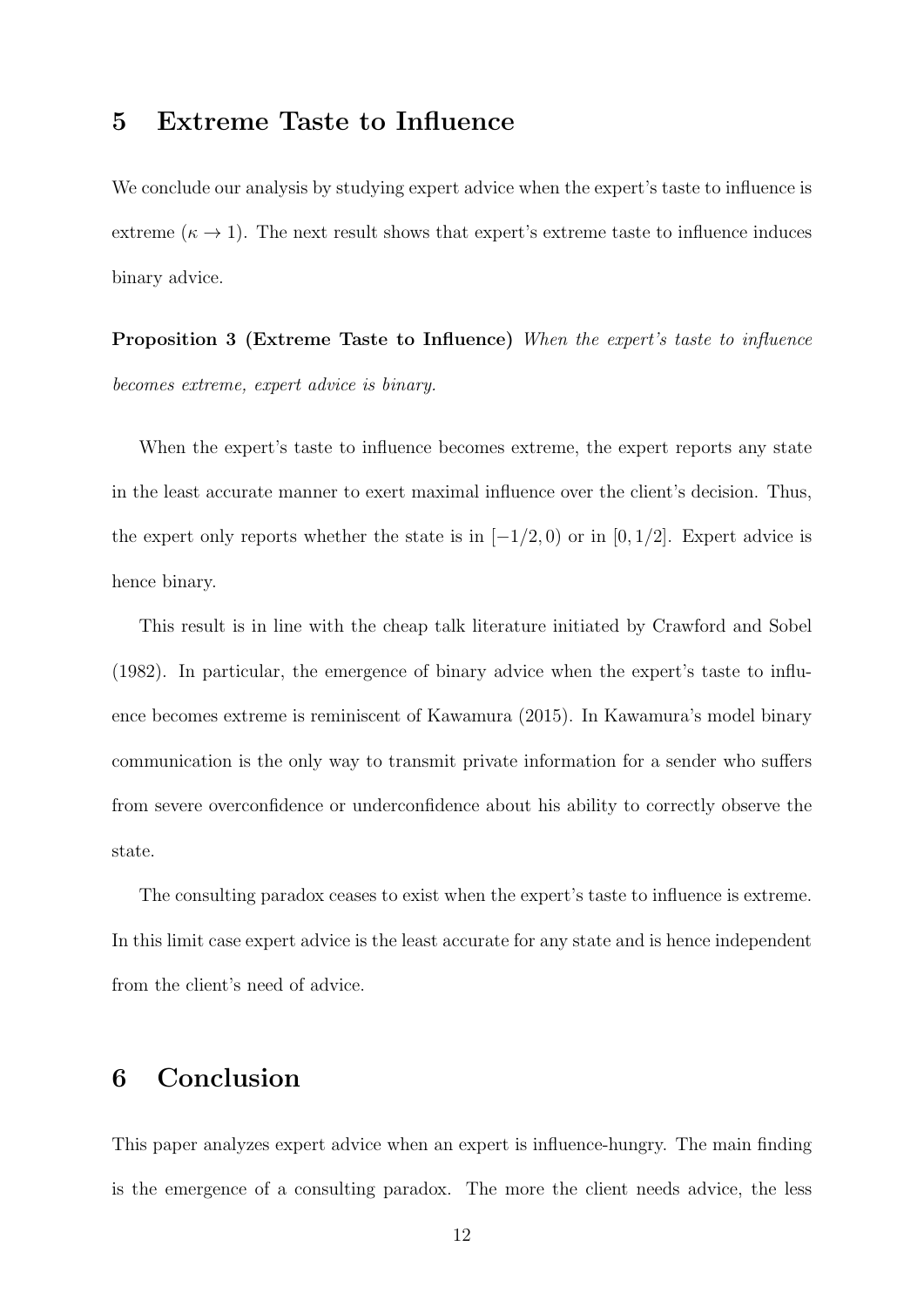accurate is expert advice. This result advances the debate on consulting beyond its focus on commissions. In particular, the consulting paradox provides a new explanation to experts' misreporting of information: experts derive an intrinsic benefit from influencing clients' decisions.

The consulting paradox further shows that influence-hungry experts pose a challenge to client protection authorities and the consulting industry. Indeed, influence-hungry experts are especially harmful to clients because the stronger is the clients' need of advice, the less accurate is expert advice. Moreover, the experts' intrinsic benefit from influence is not directly observable by regulators. The design of regulations that mitigate its impact on expert advice could hence be complicated, though possible in principle.

Besides being highly relevant for the consulting industry and regulators, the findings of this paper more generally inform the debate on the role of preferences for power in decision making and advice. To my knowledge, my analysis is the first to study the impact of experts' intrinsic benefit from influence on expert advice. This novel perspective on expert advice opens new avenues for research on consulting and preferences for power.

# Appendix

**Proof of Proposition 1:** To prove existence of perfect Bayesian equilibria, let  $x_A$ be the state such that the expert's and the client's desired actions coincide, that is,  $y_E(x_A) = y_C(x_A)$ . From (5) and (6) we have  $x_A = 0$ . (5) and (6) also imply that the expert's desired action for any state  $x \neq 0$  is larger than that of the client, that is,  $y_E(x) > y_C(x)$  for  $x > 0$  and  $y_E(x) < y_C(x)$  for  $x < 0$ . Furthermore, (5) and (6) imply that the expert's preference is continuous in  $y$  and the client's desired decision is continuous in  $x$ . We can therefore use Theorem 4 of Gordon  $(2010)$  to determine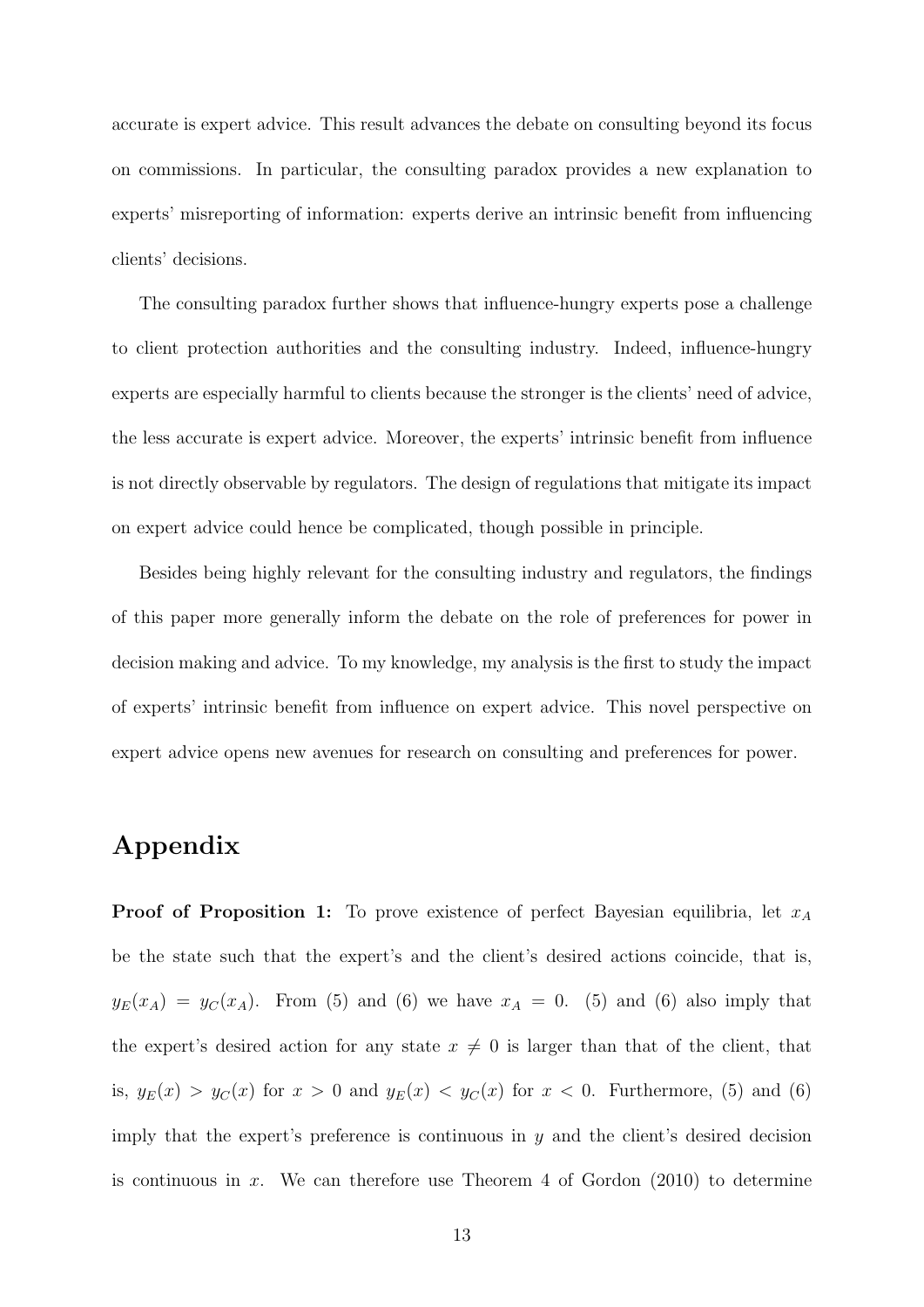that there exists an equilibrium with an infinite number of intervals (hence (vi) is true). Existence then follows from Theorem 2 of Gordon (2010) which shows that if there is an infinite equilibrium, then there is an equilibrium with  $N$  intervals for every positive integer N.

To characterize perfect Bayesian equilibria, let  $\underline{a}$  and  $\overline{a}$  be two points in [−1/2, 1/2] with  $\underline{a} < \overline{a}$ . Suppose the expert communicates  $x \in (\underline{a}, \overline{a})$ . Since x is uniformly distributed, the client's beliefs become

$$
E\left[x|x \in (\underline{a}, \bar{a})\right] = \frac{\underline{a} + \bar{a}}{2}.\tag{A.1}
$$

Then, from (4) the client's action after advice is

$$
y^*(\underline{a}, \bar{a}) = \frac{\underline{a} + \bar{a}}{2}.
$$
\n(A.2)

For equilibria to be truthful, the expert observing a state in  $(a_{i-1}, a_i)$  must prefer to communicate such interval rather than the interval  $(a_i, a_{i+1})$ . This is the case when an expert observing  $x = a_i$  is indifferent between reporting the two intervals, that is,  $U_E(y^*(a_{i-1}, a_i), a_i, \kappa) = U_E(y^*(a_i, a_{i+1}), a_i, \kappa)$ , or, using (2) and (A.2)

$$
-\left(\frac{a_{i-1}+a_i}{2}-a_i\right)^2 + \kappa \left(\frac{a_{i-1}+a_i}{2}\right)^2 = -\left(\frac{a_i+a_{i+1}}{2}-a_i\right)^2 + \kappa \left(\frac{a_i+a_{i+1}}{2}\right)^2
$$
  
\n
$$
\Leftrightarrow a_{i+1} - \frac{2(1+\kappa)}{1-\kappa}a_i + a_{i-1} = 0.
$$
\n(A.3)

This second-order difference equation defines the unique equilibrium partition for given  $\kappa$  and N where

$$
a_0 = -1/2; \quad a_N = 1/2 \tag{A.4}
$$

and  $a_i < a_{i+1}$  for all  $i \in \{0, 1, 2, \ldots, N-1\}$ . Subtracting  $a_i$  from both sides of (A.3) we can characterize equilibria as in (iii). These results also prove (i), (ii), and (iv). Using (A.3) and boundary conditions (A.4), the solution of the second-order difference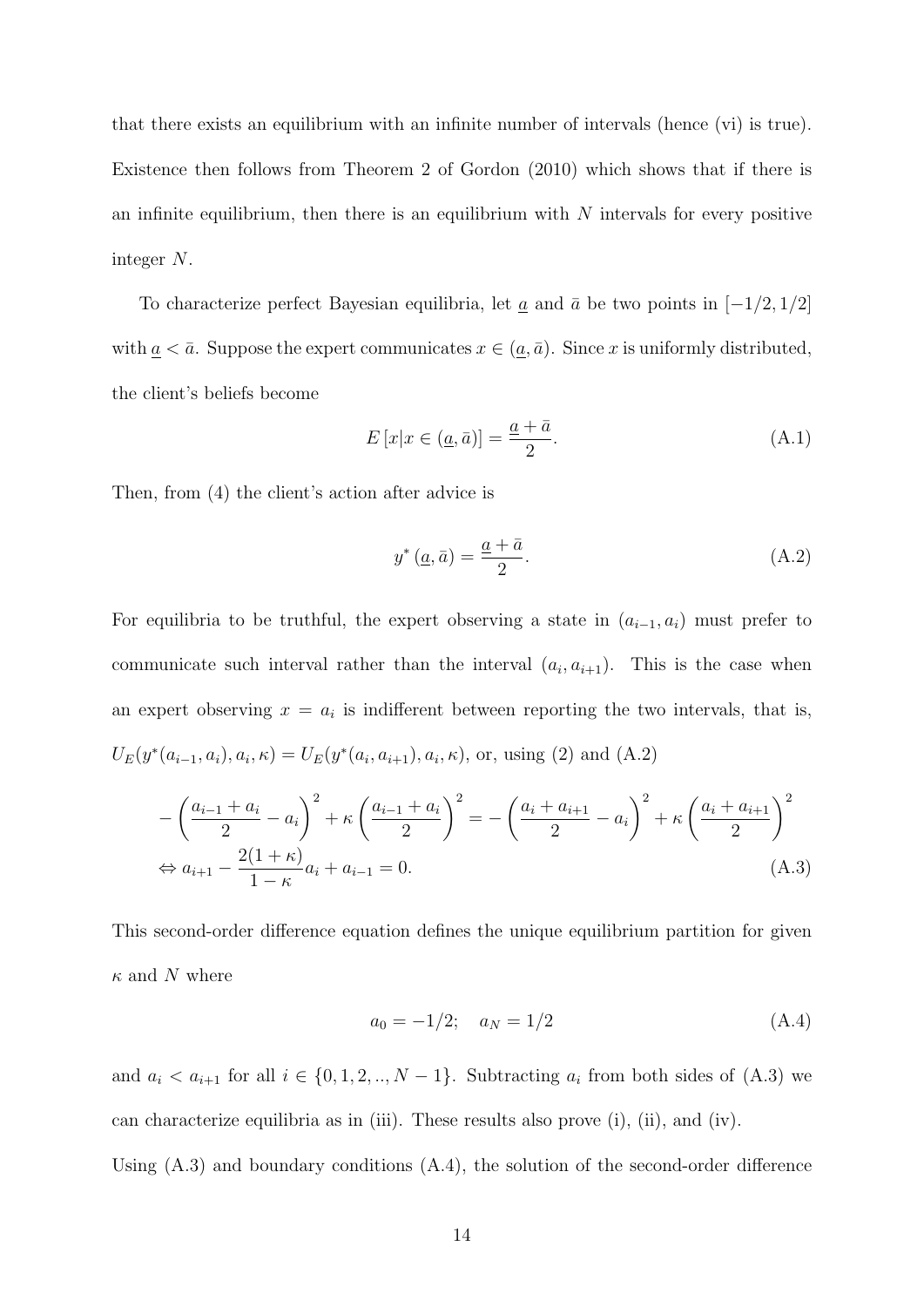equation is

$$
a_i = \frac{1}{2\left(z_1^N - z_2^N\right)} \left[ \left(1 + z_2^N\right) z_1^i - \left(1 + z_1^N\right) z_2^i \right] \quad \text{for all } i \in \{0, 1, 2, ..., N\} \tag{A.5}
$$

where the distinct roots of the second-order difference equation are

$$
z_1 = \frac{1 + \kappa + 2\sqrt{\kappa}}{1 - \kappa} \tag{A.6}
$$

$$
z_2 = \frac{1 + \kappa - 2\sqrt{\kappa}}{1 - \kappa} \tag{A.7}
$$

and satisfy  $z_1z_2 = 1$  with  $z_1 > 1$ .

(v) It is readily seen from (A.5) that for any integer  $0 \le K \le N$ ,  $a_K = -a_{N-K}$ , that is, intervals are symmetrically distributed around zero.  $\Box$ 

**Proof of Proposition 2:** Since  $A(x) = x^2$  and  $x \in [-1/2, 1/2]$ , the client's need of advice is zero when  $x = 0$  and is strictly increasing as x moves away from zero. The result then follows from Proposition 1 (iii) which shows that accuracy of expert advice is monotonically decreasing (and locally strictly decreasing at partition points  $i \in \{1, 2, ..., N-1\}$  as x moves away from zero.  $\Box$ 

Proof of Proposition 3: We want to show that the most informative equilibrium with  $N \to \infty$  converges to the binary partition when  $\kappa \to 1$ . From (A.5) we have

$$
a_{i} = \frac{1 + z_{2}^{N}}{2(z_{1}^{N} - z_{2}^{N})} z_{1}^{i} - \frac{1 + z_{1}^{N}}{2(z_{1}^{N} - z_{2}^{N})} z_{2}^{i} \quad \text{for all } i \in \{0, 1, 2, ..., N\}
$$
 (A.8)

and equivalently with  $a'_0 = 1/2$  and  $a'_N = -1/2$ 

$$
a'_{i} = -\frac{1+z_{2}^{N}}{2(z_{1}^{N}-z_{2}^{N})}z_{1}^{i} + \frac{1+z_{1}^{N}}{2(z_{1}^{N}-z_{2}^{N})}z_{2}^{i} \text{ for all } i \in \{0,1,2,..,N\}
$$
 (A.9)

where  $z_1$  and  $z_2$  are given by  $(A.6)$  and  $(A.7)$ , respectively. Solving  $(A.8)$  and  $(A.9)$  for  $N \to \infty$  we obtain two sequences

$$
\begin{cases}\na_i = -z_2^i/2 & \text{for } a_i \in [-1/2, 0) \\
a'_i = z_2^i/2 & \text{for } a'_i \in (0, 1/2] \text{ such that } a'_0 = 1/2\n\end{cases}
$$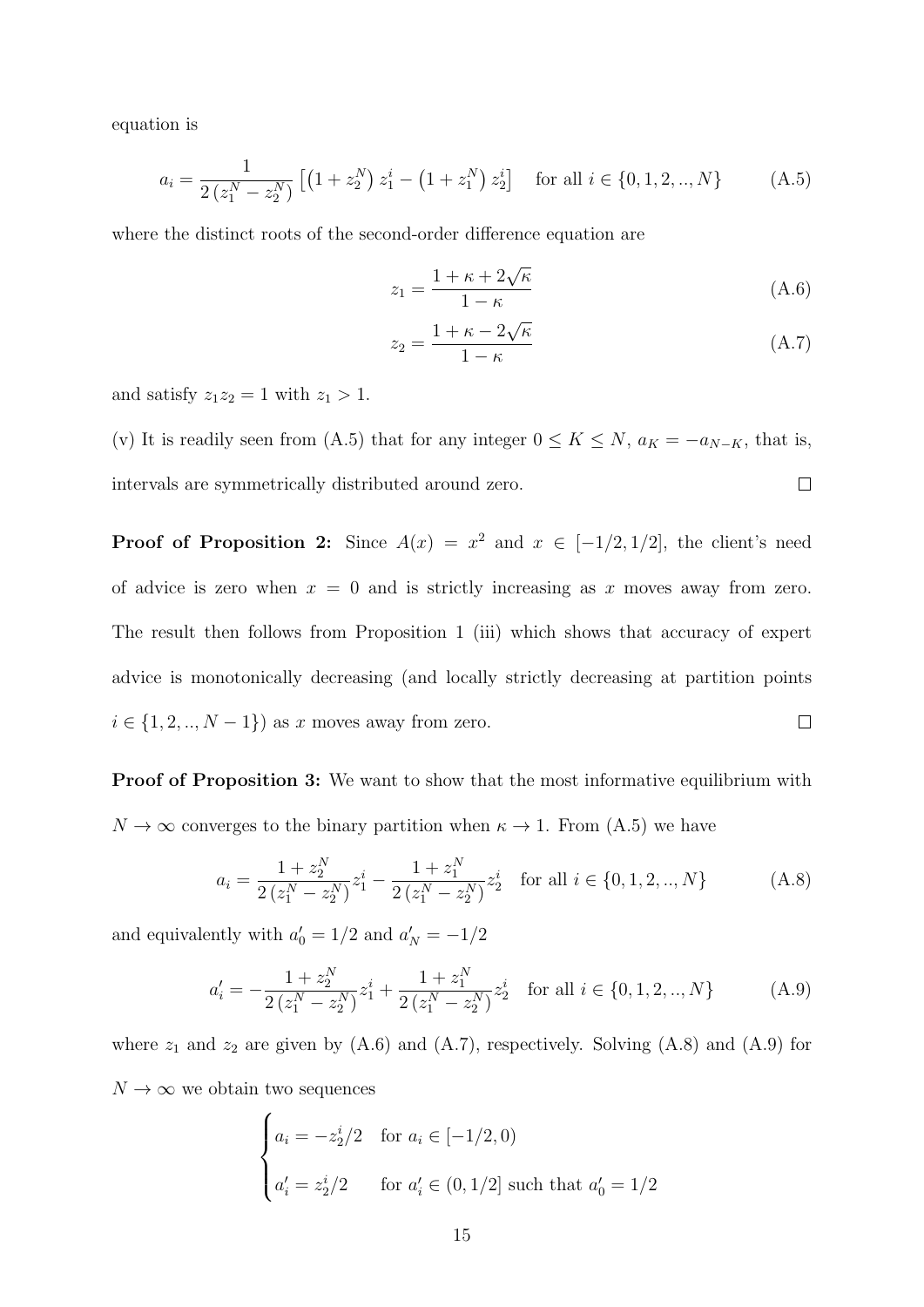Since  $z_2 \to 0$  when  $\kappa \to 1$ , both sequences converge to 0. The most informative equilibrium therefore converges to the binary equilibrium. Thus, the binary equilibrium is the only informative equilibrium.  $\Box$ 

# References

Bartling, B., Fehr, E., and Herz, H. 2014. The intrinsic value of decision rights. *Econometrica*, 82(6), 2005-2039.

Crawford, V. P., Sobel, J. 1982. Strategic information transmission. *Econometrica*, 50(6), 1431-1451.

Dessein, W., Holden, R. 2019. Organizations with power-hungry agents. Working paper. Columbia Business School.

Fehr, E., Herz, H., and Wilkening, T. 2013. The lure of authority: Motivation and incentive effects of power. *American Economic Review*, 103(4), 1325-1359.

Gordon, S. 2010. On infinite cheap talk equilibria. Working paper. Sciences Po.

Inderst, R. 2015. Regulating Commissions in Markets with Advice. *International Journal of Industrial Organization*, 43, 137-141.

Inderst, R., Ottaviani, M. 2009. Misselling through agents. *American Economic Review*, 99(3), 883-908.

Inderst, R., Ottaviani, M. 2012. Competition through commissions and kickbacks. *American Economic Review*, 102(2), 780-809.

Jackson, A. R. 2005. Trade generation, reputation, and sell-side analysts. *Journal of Finance*, 60(2), 673-717.